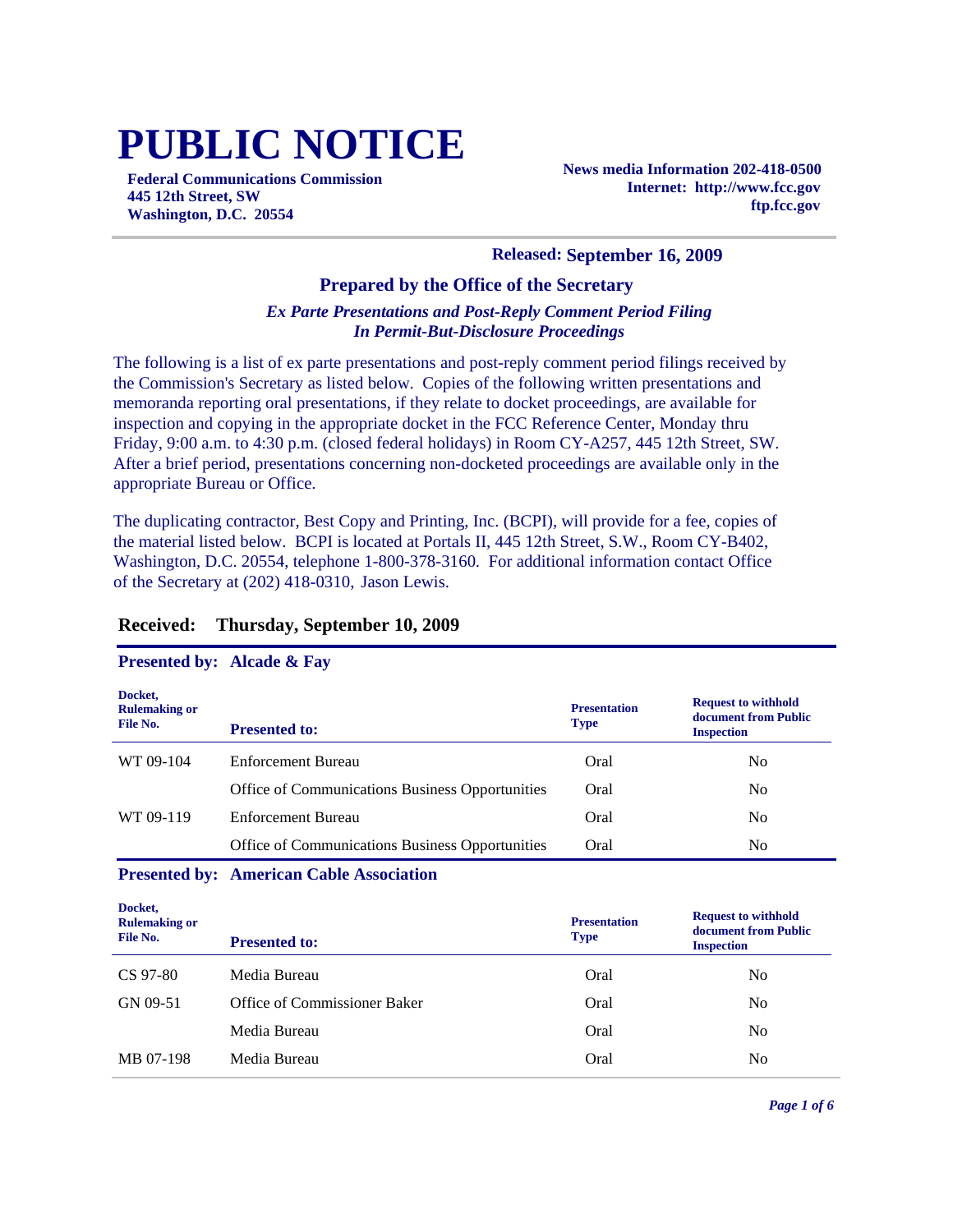| MB 07-269                                   | Office of Commissioner Baker                           | Oral                               | N <sub>o</sub>                                                          |
|---------------------------------------------|--------------------------------------------------------|------------------------------------|-------------------------------------------------------------------------|
| WC 07-245                                   | Office of Commissioner Baker                           | Oral                               | N <sub>0</sub>                                                          |
|                                             | <b>Presented by: Atlantic Tele-Network, Inc.</b>       |                                    |                                                                         |
| Docket,<br><b>Rulemaking or</b><br>File No. | <b>Presented to:</b>                                   | <b>Presentation</b><br><b>Type</b> | <b>Request to withhold</b><br>document from Public<br><b>Inspection</b> |
| WC 09-82                                    | Office of Commissioner Copps                           | Oral                               | N <sub>0</sub>                                                          |
|                                             | <b>Presented by: Charter Communications, Inc.</b>      |                                    |                                                                         |
| Docket,<br><b>Rulemaking or</b><br>File No. | <b>Presented to:</b>                                   | <b>Presentation</b><br><b>Type</b> | <b>Request to withhold</b><br>document from Public<br><b>Inspection</b> |
| GN 09-51                                    | Office of Commissioner Copps                           | Oral                               | N <sub>o</sub>                                                          |
|                                             | Office of Commissioner Baker                           | Oral                               | No                                                                      |
|                                             | <b>Presented by: Comcast Corporation</b>               |                                    |                                                                         |
| Docket,<br><b>Rulemaking or</b><br>File No. | <b>Presented to:</b>                                   | <b>Presentation</b><br><b>Type</b> | <b>Request to withhold</b><br>document from Public<br><b>Inspection</b> |
| GN 09-51                                    | Office of the Secretary                                | Written                            | N <sub>0</sub>                                                          |
|                                             | <b>Presented by: Corr Wireless Communications, LLC</b> |                                    |                                                                         |
| Docket,<br><b>Rulemaking or</b><br>File No. | <b>Presented to:</b>                                   | <b>Presentation</b><br><b>Type</b> | <b>Request to withhold</b><br>document from Public<br><b>Inspection</b> |
| WC 05-337                                   | Office of Commissioner Copps                           | Oral                               | N <sub>0</sub>                                                          |
|                                             | Presented by: Cox Communications, Inc.                 |                                    |                                                                         |
| Docket,<br><b>Rulemaking or</b><br>File No. | <b>Presented to:</b>                                   | <b>Presentation</b><br><b>Type</b> | <b>Request to withhold</b><br>document from Public<br><b>Inspection</b> |
| GN 09-51                                    | Chairman Genachowski                                   | Oral                               | N <sub>o</sub>                                                          |
|                                             | <b>Commissioner McDowell</b>                           | Oral                               | N <sub>0</sub>                                                          |
|                                             | Commissioner Clyburn                                   | Oral                               | N <sub>0</sub>                                                          |
|                                             | Office of Strategic Planning & Policy Analysis         | Oral                               | N <sub>0</sub>                                                          |
|                                             | <b>Presented by: CTIA - The Wireless Association</b>   |                                    |                                                                         |
| Docket,<br><b>Rulemaking or</b><br>File No. | <b>Presented to:</b>                                   | <b>Presentation</b><br><b>Type</b> | <b>Request to withhold</b><br>document from Public<br><b>Inspection</b> |
| GN 09-137                                   | Wireless Telecommunications Bureau                     | Oral                               | No                                                                      |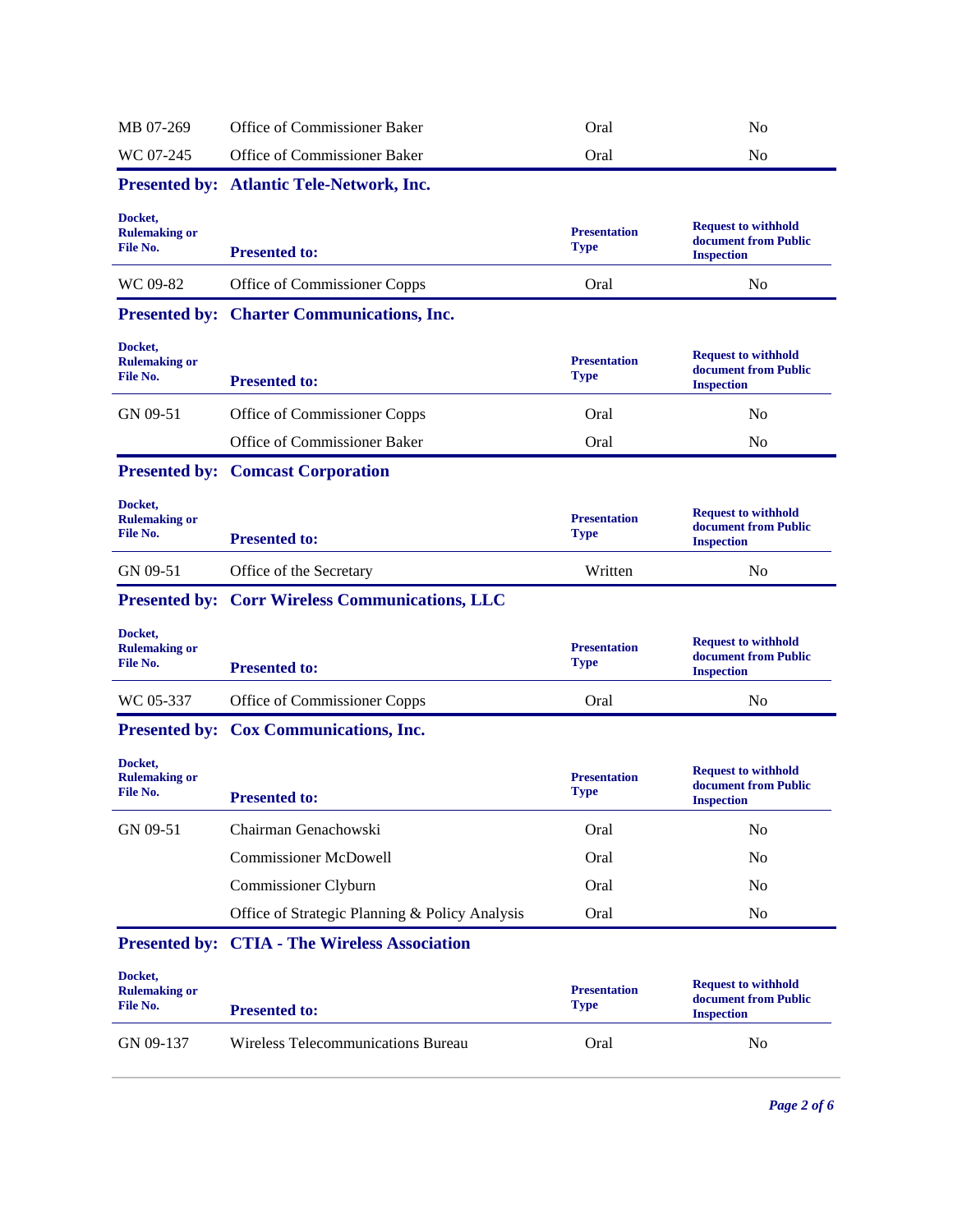| GN 09-157 | Wireless Telecommunications Bureau | Oral    | N <sub>0</sub> |
|-----------|------------------------------------|---------|----------------|
| GN 09-47  | Wireless Telecommunications Bureau | Oral    | N <sub>0</sub> |
| GN 09-51  | Wireless Telecommunications Bureau | Oral    | N <sub>0</sub> |
| WT 08-165 | Wireless Telecommunications Bureau | Oral    | N <sub>0</sub> |
| WT 08-166 | Wireless Telecommunications Bureau | Oral    | No.            |
| WT 08-167 | Wireless Telecommunications Bureau | Oral    | No.            |
| WT 09-66  | Office of the Secretary            | Written | N <sub>0</sub> |
|           | Wireless Telecommunications Bureau | Oral    | N <sub>0</sub> |

## **Presented by: Entravision Communications Corporation**

| Docket,<br><b>Rulemaking or</b><br>File No. | <b>Presented to:</b> | <b>Presentation</b><br><b>Type</b> | <b>Request to withhold</b><br>document from Public<br><b>Inspection</b> |
|---------------------------------------------|----------------------|------------------------------------|-------------------------------------------------------------------------|
| MB 07-57                                    | Media Bureau         | Oral                               | No                                                                      |

## **Presented by: Independent Telephone & Telecommunications Alliance**

| Docket,<br><b>Rulemaking or</b><br>File No. | <b>Presented to:</b> | <b>Presentation</b><br><b>Type</b> | <b>Request to withhold</b><br>document from Public<br><b>Inspection</b> |
|---------------------------------------------|----------------------|------------------------------------|-------------------------------------------------------------------------|
| $CC 01-92$                                  | Commissioner Clyburn | Oral                               | N <sub>0</sub>                                                          |
| CC 96-45                                    | Commissioner Clyburn | Oral                               | N <sub>0</sub>                                                          |
| GN 09-51                                    | Commissioner Clyburn | Oral                               | N <sub>o</sub>                                                          |
| MD 08-65                                    | Commissioner Clyburn | Oral                               | N <sub>o</sub>                                                          |
| MD 09-65                                    | Commissioner Clyburn | Oral                               | N <sub>0</sub>                                                          |
| RM-11312                                    | Commissioner Clyburn | Oral                               | N <sub>o</sub>                                                          |
| WC 05-337                                   | Commissioner Clyburn | Oral                               | N <sub>0</sub>                                                          |
| WC 07-52                                    | Commissioner Clyburn | Oral                               | N <sub>0</sub>                                                          |

# **Presented by: Media Access Project**

| Docket,<br><b>Rulemaking or</b><br>File No. | <b>Presented to:</b>                           | <b>Presentation</b><br><b>Type</b> | <b>Request to withhold</b><br>document from Public<br><b>Inspection</b> |
|---------------------------------------------|------------------------------------------------|------------------------------------|-------------------------------------------------------------------------|
| GN 09-51                                    | Commissioner Clyburn                           | Oral                               | No                                                                      |
| MB 02-277                                   | Commissioner Clyburn                           | Oral                               | N <sub>0</sub>                                                          |
|                                             | Office of Strategic Planning & Policy Analysis | Oral                               | N <sub>0</sub>                                                          |
| MB 04-228                                   | Commissioner Clyburn                           | Oral                               | N <sub>0</sub>                                                          |
| MB 06-121                                   | Commissioner Clyburn                           | Oral                               | N <sub>0</sub>                                                          |
|                                             | Office of Strategic Planning & Policy Analysis | Oral                               | No                                                                      |
|                                             |                                                |                                    |                                                                         |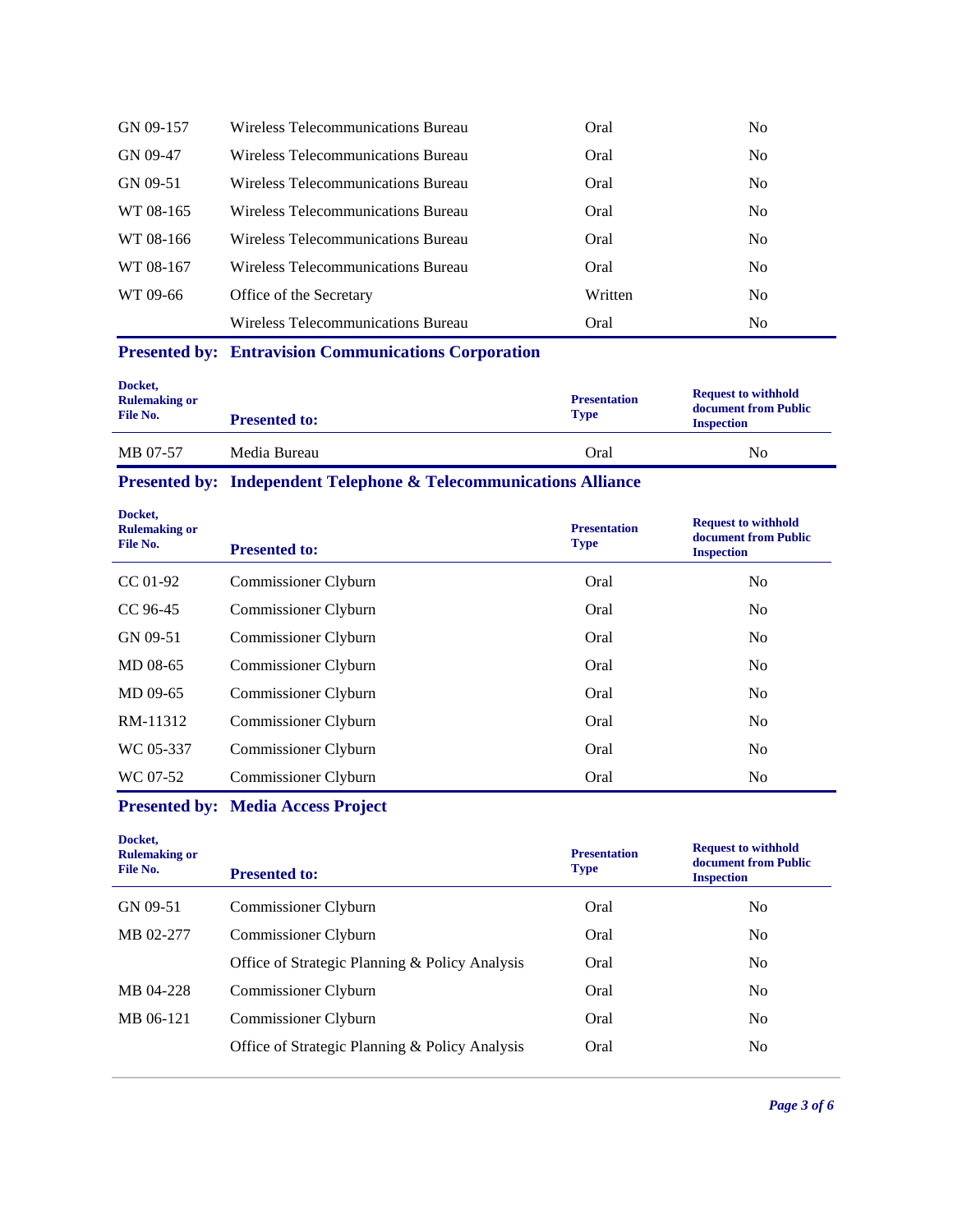| MB 07-269 | Office of Strategic Planning & Policy Analysis | Oral | N <sub>0</sub> |
|-----------|------------------------------------------------|------|----------------|
| MB 08-187 | Office of Strategic Planning & Policy Analysis | Oral | N <sub>0</sub> |
| MM 00-244 | Commissioner Clyburn                           | Oral | N <sub>0</sub> |
|           | Office of Strategic Planning & Policy Analysis | Oral | No             |
| MM 01-235 | Commissioner Clyburn                           | Oral | N <sub>0</sub> |
|           | Office of Strategic Planning & Policy Analysis | Oral | N <sub>0</sub> |
| MM 01-317 | Commissioner Clyburn                           | Oral | N <sub>o</sub> |
|           | Office of Strategic Planning & Policy Analysis | Oral | N <sub>0</sub> |
| MM 92-264 | Commissioner Clyburn                           | Oral | N <sub>0</sub> |
|           | Office of Strategic Planning & Policy Analysis | Oral | No             |
| MM 99-360 | Commissioner Clyburn                           | Oral | No             |
| RM-11497  | Commissioner Clyburn                           | Oral | N <sub>0</sub> |
|           | Office of Strategic Planning & Policy Analysis | Oral | N <sub>o</sub> |
|           | Wireless Telecommunications Bureau             | Oral | N <sub>0</sub> |
| WC 05-25  | Commissioner Clyburn                           | Oral | N <sub>0</sub> |
| WT 09-66  | Commissioner Clyburn                           | Oral | No             |
|           | Office of Strategic Planning & Policy Analysis | Oral | N <sub>0</sub> |
|           | Wireless Telecommunications Bureau             | Oral | No             |

## **Presented by: Motorola, Inc.**

| Docket,<br><b>Rulemaking or</b><br>File No. | <b>Presented to:</b>                              | <b>Presentation</b><br><b>Type</b> | <b>Request to withhold</b><br>document from Public<br><b>Inspection</b> |
|---------------------------------------------|---------------------------------------------------|------------------------------------|-------------------------------------------------------------------------|
| PS 06-229                                   | Office of Strategic Planning & Policy Analysis    | Oral                               | No.                                                                     |
|                                             | Office of Strategic Planning & Policy Analysis    | Oral                               | N <sub>0</sub>                                                          |
|                                             | <b>Public Safety and Homeland Security Bureau</b> | Oral                               | N <sub>0</sub>                                                          |
| WT 06-150                                   | Office of Strategic Planning & Policy Analysis    | Oral                               | No.                                                                     |
|                                             | Office of Strategic Planning & Policy Analysis    | Oral                               | N <sub>0</sub>                                                          |
|                                             | <b>Public Safety and Homeland Security Bureau</b> | Oral                               | N <sub>0</sub>                                                          |

# **Presented by: National Cable & Telecommunications Association**

| Docket,<br><b>Rulemaking or</b><br>File No. | <b>Presented to:</b> | <b>Presentation</b><br><b>Type</b> | <b>Request to withhold</b><br>document from Public<br><b>Inspection</b> |
|---------------------------------------------|----------------------|------------------------------------|-------------------------------------------------------------------------|
| MB 08-82                                    | Media Bureau         | Oral                               | No                                                                      |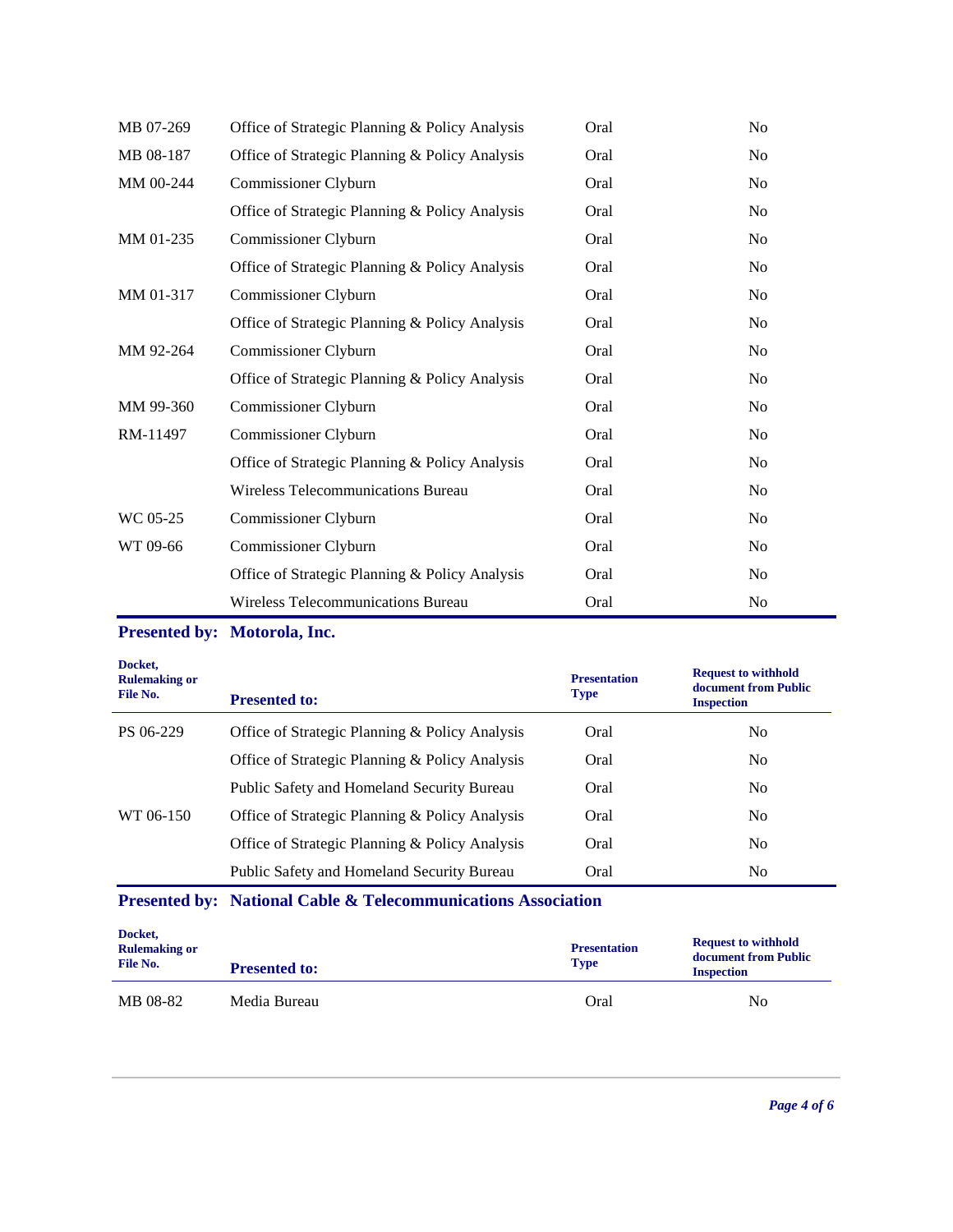| Docket,<br><b>Rulemaking or</b><br>File No. | <b>Presented to:</b>                           | <b>Presentation</b><br><b>Type</b> | <b>Request to withhold</b><br>document from Public<br><b>Inspection</b> |
|---------------------------------------------|------------------------------------------------|------------------------------------|-------------------------------------------------------------------------|
| CC 01-92                                    | Office of Chairman Genachowski                 | Oral                               | N <sub>o</sub>                                                          |
|                                             | Office of Commissioner Clyburn                 | Oral                               | N <sub>0</sub>                                                          |
| CC 96-45                                    | Office of Chairman Genachowski                 | Oral                               | N <sub>0</sub>                                                          |
|                                             | Office of Commissioner Clyburn                 | Oral                               | N <sub>0</sub>                                                          |
| GN 09-51                                    | Office of Chairman Genachowski                 | Oral                               | No                                                                      |
|                                             | Office of Commissioner Clyburn                 | Oral                               | N <sub>0</sub>                                                          |
| WC 04-36                                    | Office of Chairman Genachowski                 | Oral                               | N <sub>0</sub>                                                          |
|                                             | Office of Commissioner Clyburn                 | Oral                               | N <sub>0</sub>                                                          |
| WC 05-337                                   | Office of Chairman Genachowski                 | Oral                               | N <sub>0</sub>                                                          |
|                                             | Office of Commissioner Clyburn                 | Oral                               | N <sub>0</sub>                                                          |
| WC 06-122                                   | Office of Chairman Genachowski                 | Oral                               | N <sub>0</sub>                                                          |
|                                             | Office of Commissioner Clyburn                 | Oral                               | N <sub>0</sub>                                                          |
|                                             | Office of the Secretary                        | Written                            | No                                                                      |
|                                             | <b>Presented by: Nicholas Miller</b>           |                                    |                                                                         |
| Docket,<br><b>Rulemaking or</b><br>File No. | <b>Presented to:</b>                           | <b>Presentation</b><br><b>Type</b> | <b>Request to withhold</b><br>document from Public<br><b>Inspection</b> |
| GN 09-51                                    | Office of Strategic Planning & Policy Analysis | Oral                               | No                                                                      |
|                                             | Presented by: Prometheus Radio Project, et al. |                                    |                                                                         |
| Docket,<br><b>Rulemaking or</b>             |                                                |                                    |                                                                         |
| File No.                                    | <b>Presented to:</b>                           | <b>Presentation</b><br><b>Type</b> | <b>Request to withhold</b><br>document from Public<br><b>Inspection</b> |
| MM 99-25                                    | Office of Commissioner Clyburn                 | Oral                               | N <sub>o</sub>                                                          |
|                                             | Office of Commissioner Baker                   | Oral                               | No                                                                      |
| Presented by: Shure, Inc.                   |                                                |                                    |                                                                         |
| Docket,<br><b>Rulemaking or</b><br>File No. | <b>Presented to:</b>                           | <b>Presentation</b><br><b>Type</b> | <b>Request to withhold</b><br>document from Public<br><b>Inspection</b> |
| ET 04-186                                   | Office of Commissioner Clyburn                 | Oral                               | N <sub>o</sub>                                                          |
|                                             | Office of Commissioner Baker                   | Oral                               | N <sub>o</sub>                                                          |
|                                             | Office of Engineering and Technology           | Oral                               | N <sub>o</sub>                                                          |

# **Presented by: National Telecommunications Cooperative Association**